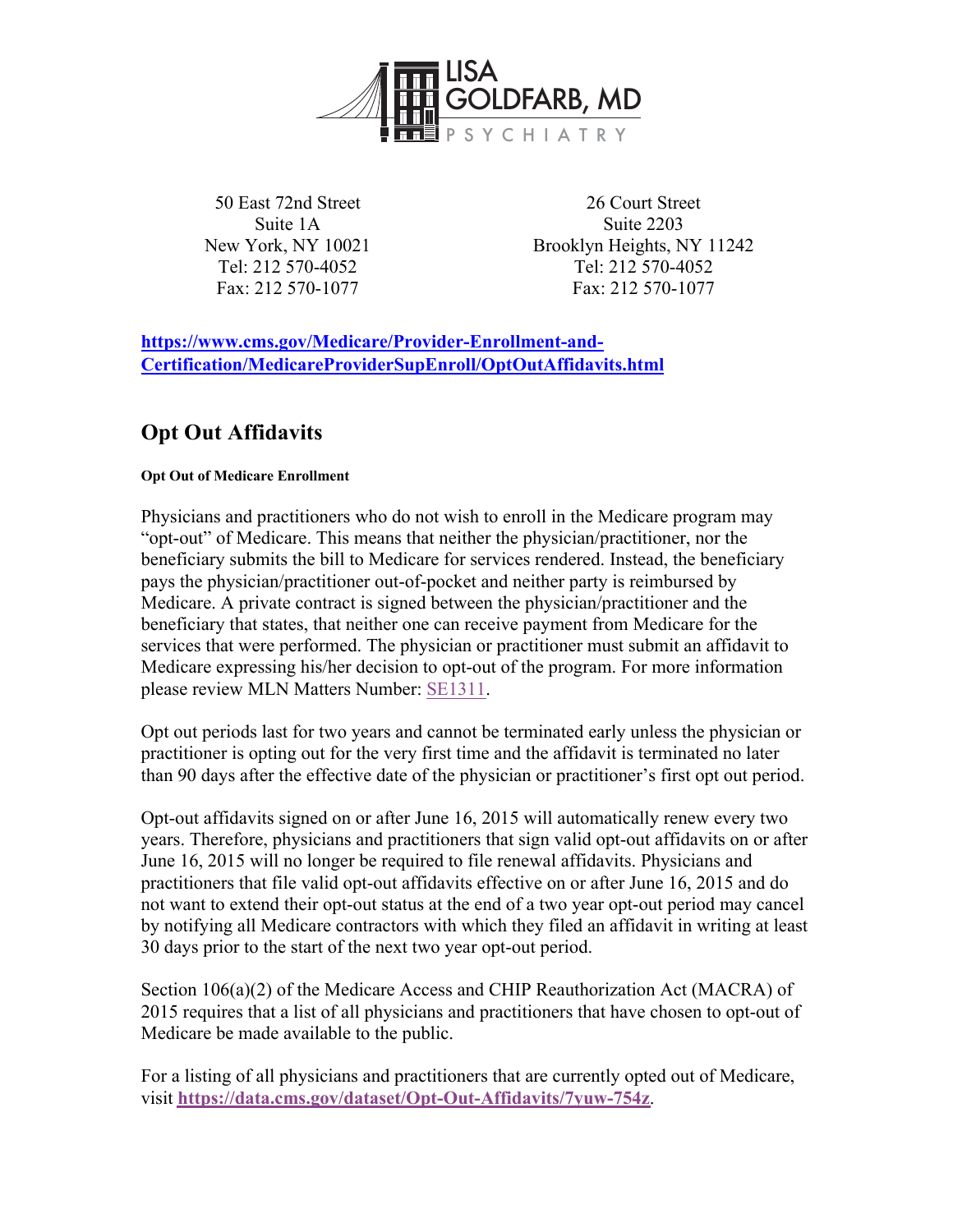



www.NGSMedicare.com Provider Enrollment Part B New York, PO Box 7149, Indianapolis, IN 46207-7149

November 9, 2015

In any inquiry refer to: 225401530760614

Lisa Michele Goldfarb 3 East 65th Street Suite 1AB New York, NY 10065

Dear Lisa Michele Goldfarb:

This letter acknowledges receipt of your affidavit to 'opt out' of the Medicare Program and enter into private contracts with Medicare beneficiaries.

The effective date of this affidavit is October 25, 2015. You may not render services under private contracts with Medicare beneficiaries earlier than the effective date of this affidavit. With the exception of claims for emergency or urgent care services rendered to a beneficiary with whom you have not entered into a private contract; you may not submit any claim to Medicare for any items or services rendered to any Medicare beneficiary during the 2 year period beginning October 25, 2015.

Submission of a Medicare claim, with the exception noted above, during the 2-year opt out period is a violation of your affidavit not to file such claims and makes the contract with the Medicare beneficiary null and void. If you do not comply with your affidavit, you will be required to submit claims for all services to Medicare beneficiaries (for which no Medicare payment will be made) and must abide by the limiting charge rules and regulations for the duration of the opt out period.

## As a reminder, a valid private contract must:

- Be in writing and signed by the Medicare beneficiary or the beneficiary's legal representative in advance of the first service rendered under the agreement:
- Clearly indicate if the physician or practitioner is excluded from participation in the Medicare program under §1128 of the Social Security Act;
- $\bullet$ Indicate clearly that by signing the contract the beneficiary or the beneficiary's legal representative:
	- Agrees not to submit a claim or to request the physician or practitioner to submit a claim for payment under Medicare, even if such items and services would otherwise be covered by Medicare;
	- Acknowledges that Medigap plans do not, and that other supplemental insurance plans may choose not to, make payment for items and services furnished by the physician or practitioner under the contract;
	- Agrees to be responsible for payment of such items or services;